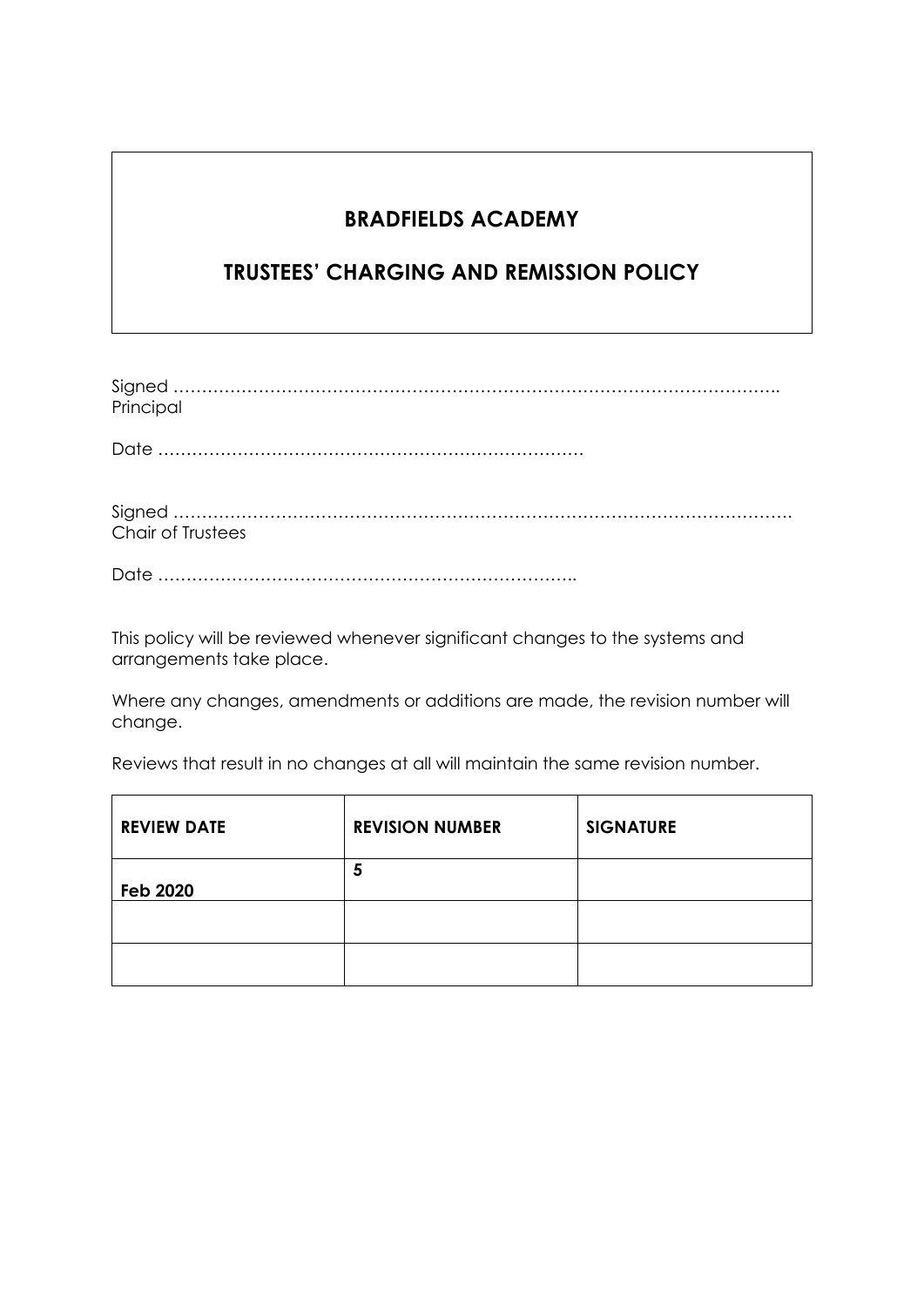Bradfields is a maintained academy and therefore the education provided by it is free if it takes place between 8.55 am – 12.25 pm and 1.10 pm - 3.20 pm. It is also free if it is outside academy hours but is required as part of a syllabus for a prescribed public examination or is part of EYFS and the National Curriculum, or part of the statutory religious education.

Under the charging provisions of the Education Act 1996, the Trustees and Governing Body of Bradfields Academy can, however, choose to charge for certain defined activities and these are set out below. This policy is implemented within the letter of the law, and also embraces the spirit of it.

## **POLICY**

### **No charge**

Free education covers materials, books, instruments and other equipment. Parents/Carers are expected to provide academy uniform and PE kit but it will be the responsibility of the academy to provide essential protective clothing such as laboratory coats, safety goggles etc, and materials and ingredients needed for practical subjects such as food technology or technology. The academy will, however, ask parents/carers or students to contribute to these on a voluntary basis. The academy may charge or require the supply of materials if parents have indicated in advance that they wish to have the finished product.

Parents/carers will not be required to purchase or pay the hire or insurance costs of musical instruments and music where the law requires the provision of music tuition to be free, i.e. to meet specific curriculum requirements or part of a prescribed public examination.

The academy will not charge for entering students for 'public examinations' that are set out in regulations. 'Public examinations' also include any vocational course of study that leads to accreditation and approved by the Secretary of State.

Transport provided for students to move to and from any other place where the academy has arranged for education to be provided, e.g. a swimming pool, college and work experience will be free where this is incidental to students' education for which no charge can be made. Where parents/carers are required to ensure students get to work experience, no refund of costs will be made by the academy.

#### **Voluntary Contributions**

Bradfields believes, however, that there is additional benefit to be gained by its students from participation in outside visits, journeys, visitors and extra-curricular activities in curriculum areas such as sport and the creative and performing arts.

Voluntary contributions may therefore be requested for some of the above activities which are arranged to enhance the students' learning experience. **There is, however,**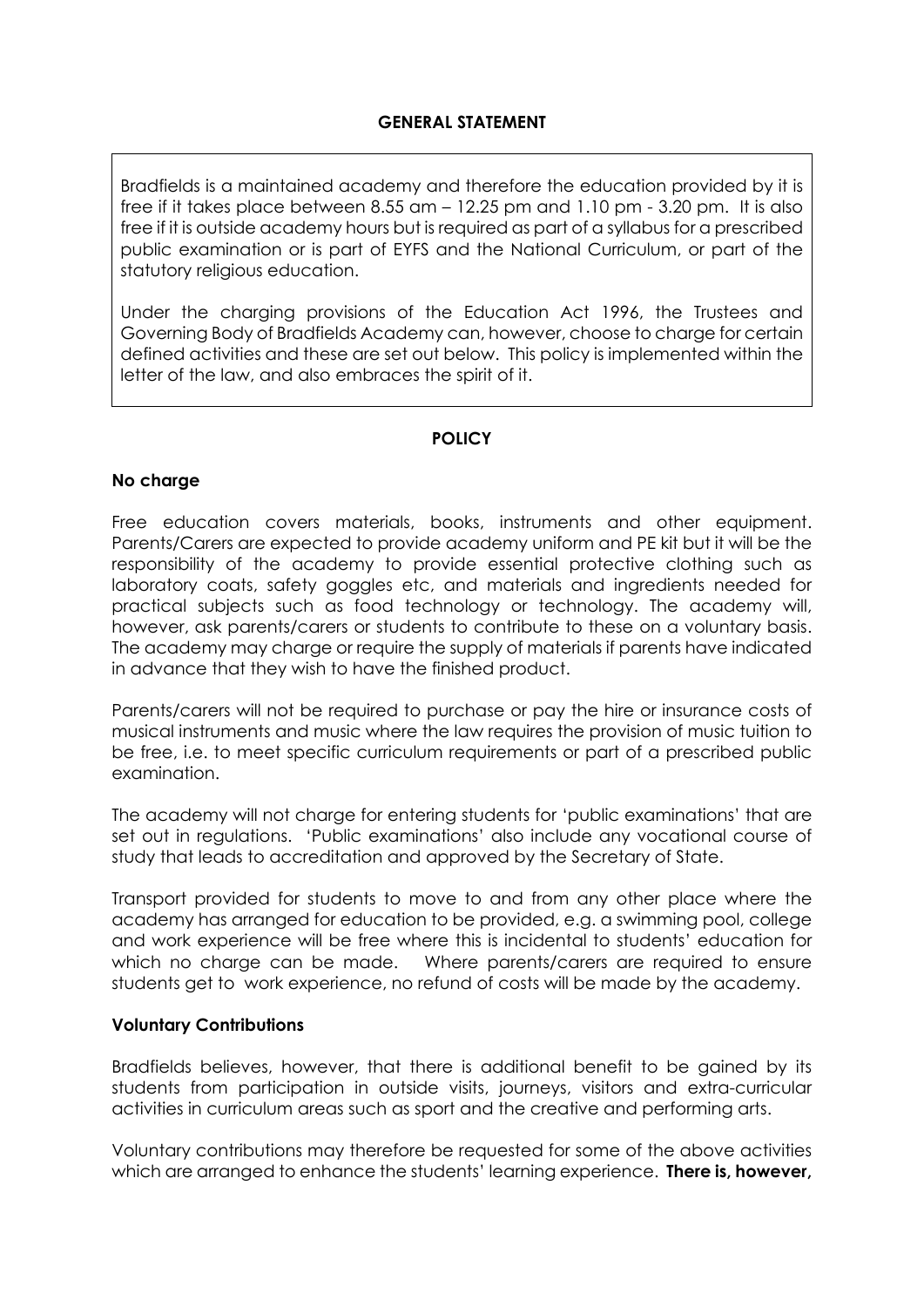**no obligation to make a contribution and no student whose parents/carers do not do so will be treated differently on this account, i.e. will not be denied participation in the visit or activity.** In cases of family hardship, parents/carers may apply, in confidence, to the principal for exemption from such contributions. *There may be occasions, however, when insufficient voluntary contributions result in the cancellation of the visit/activity.*

## **Optional Extras**

Education outside academy hours which does not fall into any of the 'no charge' categories may be charged for. These are defined as 'optional extras'. In such instances, the prior agreement of parents/carers for their child to participate and their willingness to meet any charge will be sought.

Charges made on such occasions will not exceed the cost of the provision for each student. They may include a proportion of transport costs, materials, equipment, nonteaching staff costs and an appropriate portion of teaching staff costs if a teacher or instructor has to be engaged specifically for the purpose of providing the activity, e.g. a swimming instructor.

The Principal, as delegated by the Governing Body, will determine whether any charges will be made and the amount, and will decide whether or not the whole, or part, of the cost will be passed on to parents/carers.

### **Residential Visits**

These are defined as those requiring students to spend one or more nights away from home. The cost of the board and lodging on a residential visit may be charged to parents of participating students but will not exceed the actual cost to the student. Otherwise remission, like charging, is at the discretion of the Trustees.

## **Exemptions**

When a school informs parents/carers about a forthcoming visit, they should make it clear that parents who can prove they are in receipt of the following benefits will be exempt from paying the cost of board and lodging:

• Universal Credit in prescribed circumstances;

Income Support (IS);

- Income Based Jobseekers Allowance (IBJSA);
- support under part VI of the Immigration and Asylum Act 1999;

• Child Tax Credit, provided that Working Tax Credit is not also received and the family's income (as assessed by Her Majesty's Revenue and Customs) does not exceed the current statutory limit;

- the guarantee element of State Pension Credit;
- an income related employment and support allowance that was introduced on 27 October 2008.